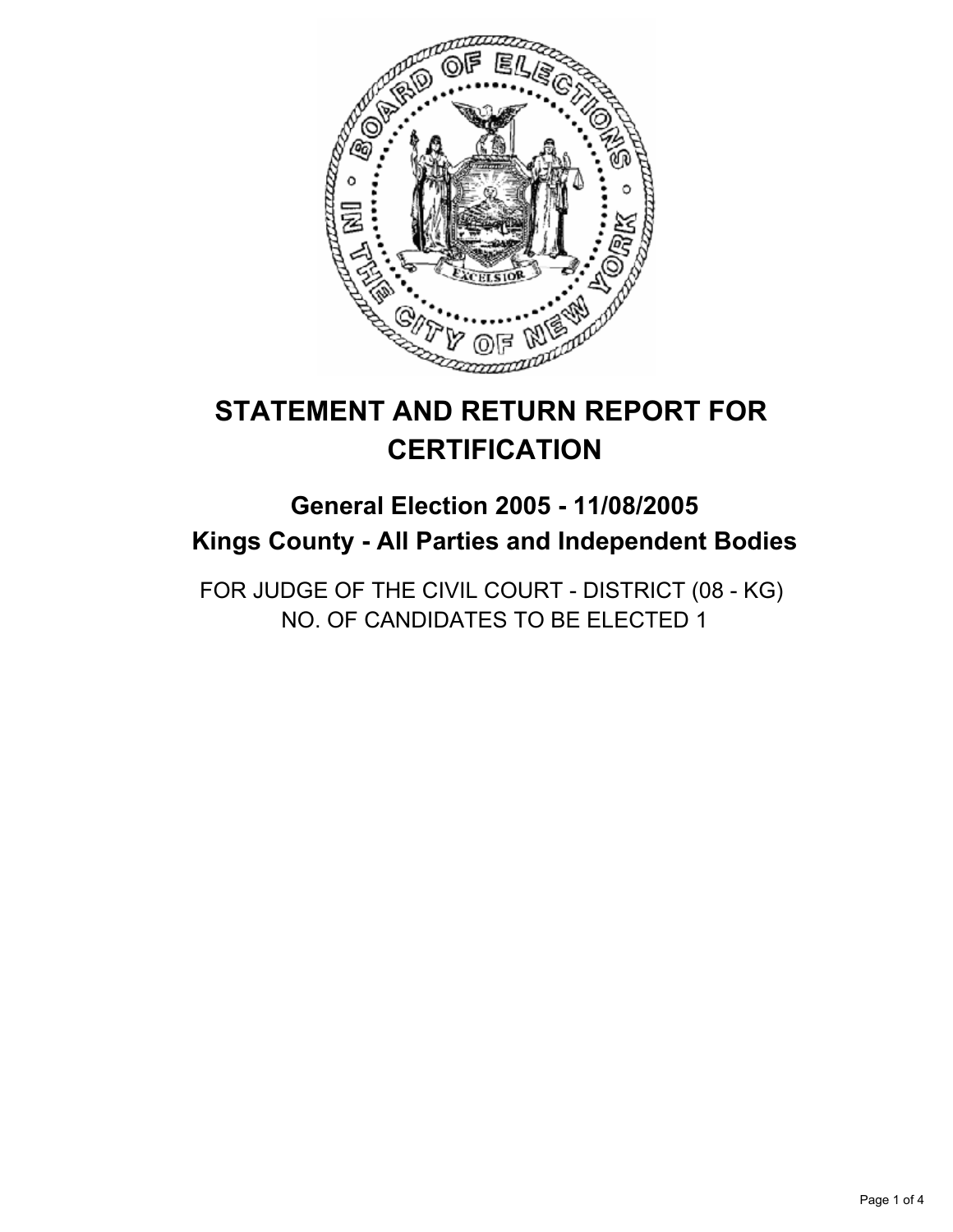

### **ASSEMBLY DISTRICT 41**

| PUBLIC COUNTER                   | 14,652 |
|----------------------------------|--------|
| <b>EMERGENCY</b>                 | 434    |
| ABSENTEE/MILITARY                | 319    |
| AFFIDAVIT                        | 135    |
| <b>TOTAL BALLOTS</b>             | 15,540 |
| KENNETH P SHERMAN (DEMOCRATIC)   | 5,572  |
| MICHAEL REINHARDT (CONSERVATIVE) | 752    |
| RALPH E. HULUCKI (WRITE-IN)      |        |
| <b>TOTAL VOTES</b>               | 6,325  |
| <b>UNRECORDED</b>                | 9.215  |

#### **ASSEMBLY DISTRICT 45**

| PUBLIC COUNTER                    | 15,773 |  |
|-----------------------------------|--------|--|
| <b>EMERGENCY</b>                  | 45     |  |
| ABSENTEE/MILITARY                 | 368    |  |
| <b>AFFIDAVIT</b>                  | 125    |  |
| <b>TOTAL BALLOTS</b>              | 16,311 |  |
| KENNETH P SHERMAN (DEMOCRATIC)    | 5,142  |  |
| MICHAEL REINHARDT (CONSERVATIVE)  | 797    |  |
| <b>JUDITH FRIEDMAN (WRITE-IN)</b> |        |  |
| <b>TOTAL VOTES</b>                | 5,940  |  |
| <b>UNRECORDED</b>                 | 10.371 |  |

#### **ASSEMBLY DISTRICT 46**

| PUBLIC COUNTER                   | 12,619 |
|----------------------------------|--------|
| <b>EMERGENCY</b>                 | 10     |
| ABSENTEE/MILITARY                | 320    |
| <b>AFFIDAVIT</b>                 | 153    |
| <b>TOTAL BALLOTS</b>             | 13,102 |
| KENNETH P SHERMAN (DEMOCRATIC)   | 3,970  |
| MICHAEL REINHARDT (CONSERVATIVE) | 297    |
| <b>TOTAL VOTES</b>               | 4,267  |
| <b>UNRECORDED</b>                | 8,835  |

#### **ASSEMBLY DISTRICT 47**

| PUBLIC COUNTER                   | 7,932 |
|----------------------------------|-------|
| <b>EMERGENCY</b>                 | 3     |
| ABSENTEE/MILITARY                | 146   |
| AFFIDAVIT                        | 50    |
| <b>TOTAL BALLOTS</b>             | 8,131 |
| KENNETH P SHERMAN (DEMOCRATIC)   | 2,179 |
| MICHAEL REINHARDT (CONSERVATIVE) | 277   |
| <b>TOTAL VOTES</b>               | 2,456 |
| <b>UNRECORDED</b>                | 5,675 |
|                                  |       |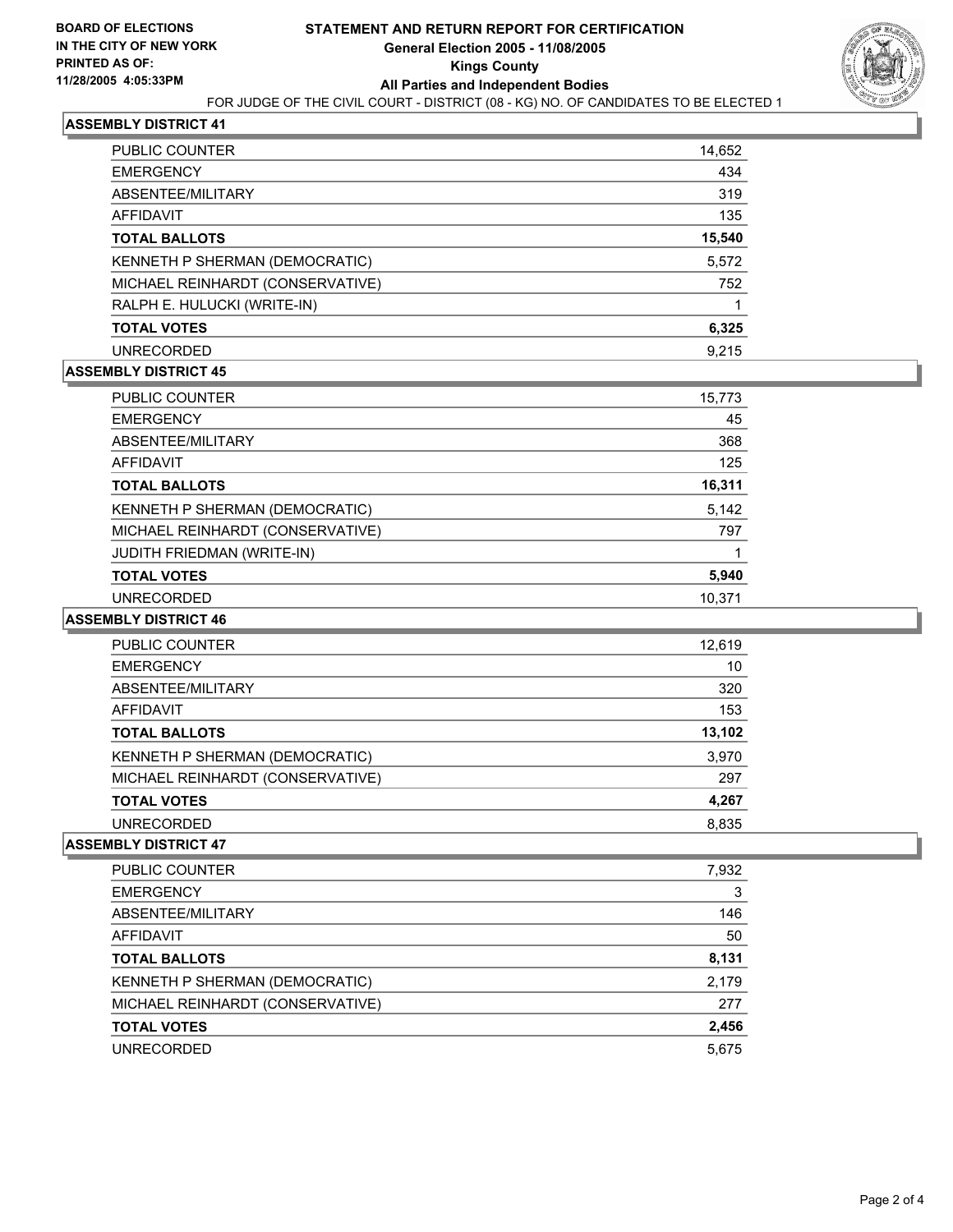

#### **ASSEMBLY DISTRICT 48**

| <b>PUBLIC COUNTER</b>            | 932 |
|----------------------------------|-----|
| <b>EMERGENCY</b>                 |     |
| ABSENTEE/MILITARY                | 53  |
| AFFIDAVIT                        | 9   |
| <b>TOTAL BALLOTS</b>             | 995 |
| KENNETH P SHERMAN (DEMOCRATIC)   | 306 |
| MICHAEL REINHARDT (CONSERVATIVE) | 73  |
| <b>TOTAL VOTES</b>               | 379 |
| <b>UNRECORDED</b>                | 616 |

#### **ASSEMBLY DISTRICT 59**

| PUBLIC COUNTER                   | 13,022 |
|----------------------------------|--------|
| <b>EMERGENCY</b>                 | 60     |
| ABSENTEE/MILITARY                | 263    |
| AFFIDAVIT                        | 117    |
| <b>TOTAL BALLOTS</b>             | 13,462 |
| KENNETH P SHERMAN (DEMOCRATIC)   | 4,382  |
| MICHAEL REINHARDT (CONSERVATIVE) | 973    |
| <b>TOTAL VOTES</b>               | 5,355  |
| <b>UNRECORDED</b>                | 8.107  |